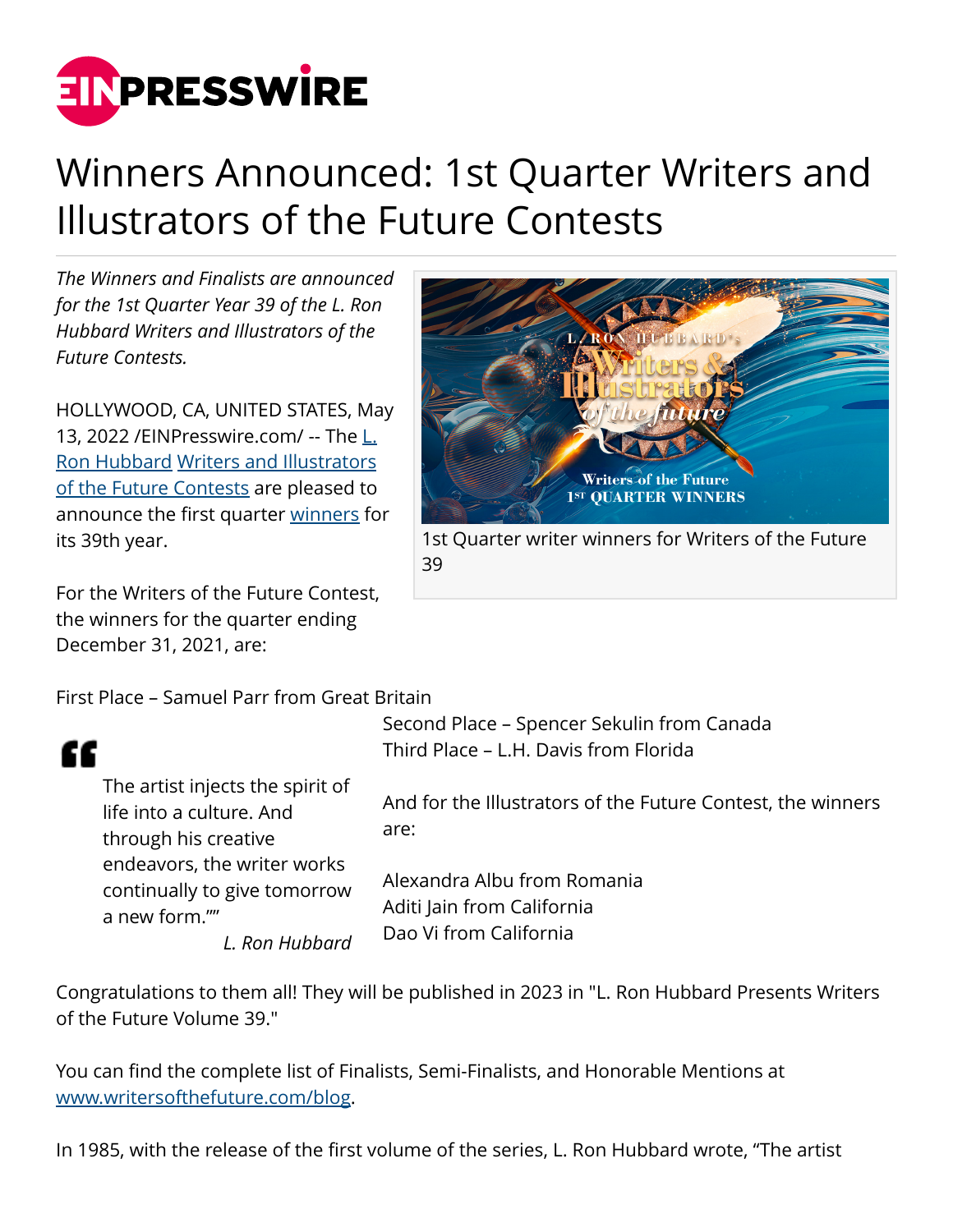injects the spirit of life into a culture. And through his creative endeavors, the writer works continually to give tomorrow a new form." The Contest Director Joni Labaqui stated, "We remain true to the direction set by Mr. Hubbard, and I am delighted to be able to announce quarterly winners from four different countries." The award-winning writers and illustrators will be flown out to Hollywood for a week-long workshop with Contest judges, who are some of the biggest names in the field. Plus, a lavish awards ceremony.



1st Quarter illustrator winners for Writers of the Future 39

Writer judges are Kevin J. Anderson, Dr. Doug Beason, Dr. Gregory Benford, Orson Scott Card, Eric Flint, Brian Herbert, Nina Kiriki Hoffman, Nancy Kress, Katherine Kurtz, Todd McCaffrey, Rebecca Moesta, Larry Niven, Jody Lynn Nye, Dr. Nnedi Okorafor, Tim Powers, Kristine Kathryn Rusch, Brandon Sanderson, Dr. Robert J. Sawyer, Robert Silverberg, Dean Wesley Smith, and Dr. Sean Williams.

Illustrator judges are Echo Chernik, Lazarus Chernik, Ciruelo, Vincent Di Fate, Diane Dillon, Bob Eggleton, Craig Elliott, Larry Elmore, Laura Freas Beraha, Brittany Jackson, Val Lakey Lindahn, Stephan Martiniere, Mike Perkins, Sergey Poyarkov, Rob Prior, Dan dos Santos, Shaun Tan, Tom Wood, and Stephen Youll.

The Contests are both free to enter and are found at [www.writersofthefuture.com](http://www.writersofthefuture.com).

L. Ron Hubbard initiated the Writers of the Future Writing Contest in 1983 to provide "a means for new and budding writers to have a chance for their creative efforts to be seen and acknowledged." Based on its success, its sister contest, Illustrators of the Future, was created five years later to provide that same opportunity for aspiring artists.

The intensive mentoring process has proven very successful. The 535 winners and published finalists of the Writing Contest have published over 1,900 novels and nearly 6,200 short stories. In addition, they have produced 36 New York Times bestsellers, and their works have sold over 60 million copies.

The 382 past winners of the Illustrating Contest have produced over 6,200 illustrations, 390 comic books, graced 624 books and albums with their art, and visually contributed to 68 TV shows and 40 major movies.